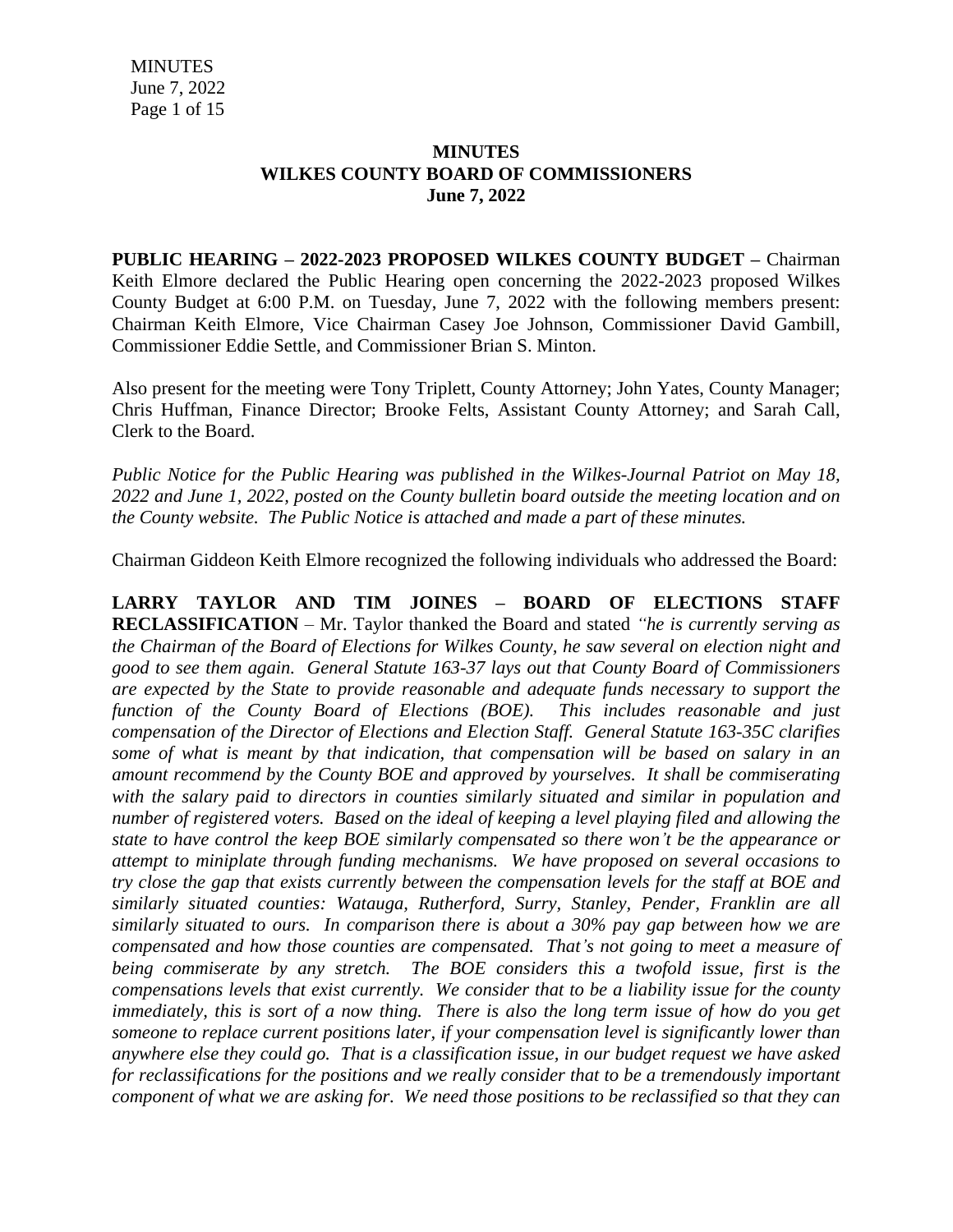**MINUTES**  June 7, 2022 Page 2 of 15

*be competitive and commiserate to surrounding counties. Then, of course that would include a change in compensation that would be required for those reclassifications which would also bring those salaries in some sort of commiserate position. Really there is quite a bit of legal presidency on that, even here in North Carolina. There is some liability issue that could come* from that. I don't know how much of a threat that is at this point, but it certainly does exist. The *law does stipulate that these people are to be compensated in a commiserate fashion, we are definitely not doing that at this point."*

Commissioner Settle said he mentioned comparable and surrounding counties, they heard Watauga and Pender who are the surrounding counties. Mr. Taylor replied it is not just surrounding it is counties that are similarly situated. It is similar number of voters and similar number of precincts. Commissioner Settle stated that would be Surry County. Mr. Taylor replied Surry is on the list along with Stanley. Commissioner Settle asked if Surry was 30% higher. Mr. Taylor replied it is 30% of the average of all of the ones that are similarly situated. Chairman Elmore stated he would like to suggest they give the Board their research so they can look at it and decide. Commissioner Settle added a liability component has been mentioned a few times and they want to make sure. Mr. Taylor replied he would be happy to sit down with them at any point and deliver this information in much more detail. Chairman Elmore said they have a County Manager they can meet with; the Board takes his recommendation. Mr. Taylor replied they have sat down with him a couple times already.

Mr. Joines stated *"they have talked with the County Manager and have very good discussions* with him and personally have no problem at all, that's not the point of the comment. We all have *certain limitations on what we can do in our individual jobs and you are like President Truman* was, you are where the buck stops and where it starts. I have been on the BOE in Wilkes County for 10-15 years, it has been a long time and some may feel it has been to long. I very much enjoyed that job and being able to give back to the community where I grew up. It seemed to be *a good fit for me and I hope I have contributed somehow. The responsibility of Board members of the County BOE has changed tremendously in this period of time. In fact, a lot of the responsibilities the county boards might have had 50 years ago are all handled by the director and staff now. One of the job responsibilities that has not changed of the county board members themselves is to ensure we have professional, adequate, well trained, well educated, and competent staff members. That is to the benefit of everyone, all of you, and everyone in the county to have a competent well run election. I believe our past primary is evidence of how well* run this office has been. During the period of time I have been on the Board I am not aware of *any major flaws or problems with the conduct of the office. I contribute that to the efficiency of the employees. These employees, much like myself, will not be working forever and we have to* look down the road. I feel as a Board member that is one of my responsibilities to look at today and also look into the future to plan ahead for how we can continue to maintain the quality of *staff members and director that we have today. All of us benefit from the elections and in the world and community we live it today elections and administration of elections has certainly* been attacked and been questioned. I do not want to make this a political issue. That is not the point of the comment. We all have questions from time to time, but I can look all of you in the eyes and say our election process in this county is  $A#1$  and I would defy anyone to prove there is *any fraud or any malicious misapplication of the law or procedures in our local elections system.*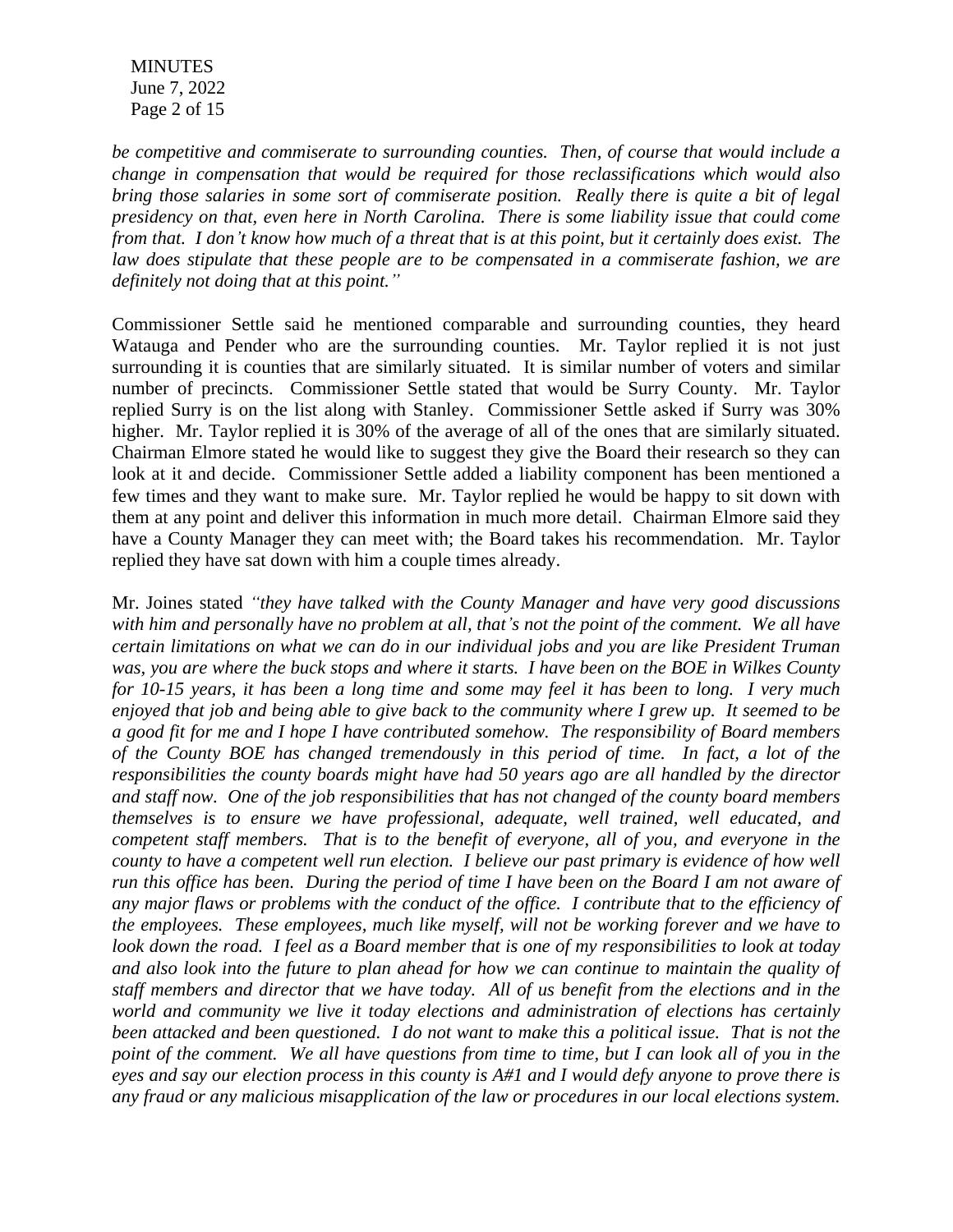MINUTES June 7, 2022 Page 3 of 15

*That has to do with the Board, but more importantly with the staff, director and the people they* get to volunteer in our election process. I do not disagree with any of Mr. Taylor's comments to *you and ask that you please take the information and evaluate it. My main concern is that we* reclassify the position on the BOE such that we will in the near future, maybe not next week or *month, but near future be able to adequately compete with these other communities such as Watauga. Wilkes has 43,000 voters; Watauga 42,000, Rutherford 44,000, Surry 46,000, Stanley 42,000, Pender 44,000, and Franklin 46,0000, and I will be glad to give you all this. You can hear from my numbers we are all in about the same place, but the salary range runs from \$38,000 in Wilkes all the way up to \$60,000 in Franklin. That is a pretty good discrepancy. I* just ask personally that you look at this and please give it a fair evaluation. These jobs need to be reclassified so when the time comes that we need to recruit a new director or even new staff members, that we can do so and end up with the same quality of personnel that we have now and *we can maintain the same electoral system that we've got. Were blessed in the county for a multitude of reasons, but one is having had and continuing to have one of the best Election offices in the state. Thank you."*

Commissioner Settle said he does not disagree with what they are saying, but this county is large and they need a minimum of two one-stop voting sites. When they compare to Surry, they had four, how do they get four and Wilkes has one. He added from the outlying areas in Wilkes it is a long travel to come here to vote one-stop and he would like to suggest this to the BOE. Chairman Elmore asked them to get the data to them so they can look at it and see where they are. He added Ms. Caudill does an excellent job, she helps them a lot.

Chairman Elmore and the Board thanked Mr. Taylor and Mr. Joines for their comments.

Chairman Elmore asked if anyone else would like to speak, hearing no comments he declared the Public Hearing closed at 6:13 P. M. on the proposed 2022-2023 Wilkes County Budget.

The Wilkes County Board of Commissioners met on Tuesday, June 7, 2022 at 6:13 P.M. with the following members present: Chairman Keith Elmore, Vice Chairman Casey Joe Johnson, Commissioner David Gambill, Commissioner Eddie Settle, and Commissioner Brian S. Minton.

Also present for the meeting were Tony Triplett, County Attorney; John Yates, County Manager; and Sarah Call, Clerk to the Board.

Chairman Keith Elmore welcomed everyone and called the meeting to order at this time. He stated with the consensus of the Board Item L. will be removed, the contract is not ready.

**INVOCATION** – Vice Chairman Casey Joe Johnson led the Invocation.

**PLEDGE OF ALLEGIANCE** – Chairman Keith Elmore stated Commissioner Settle had an Uncle that Stormed the Beaches of Normandy, yesterday was the anniversary and led the Pledge of Allegiance at this time.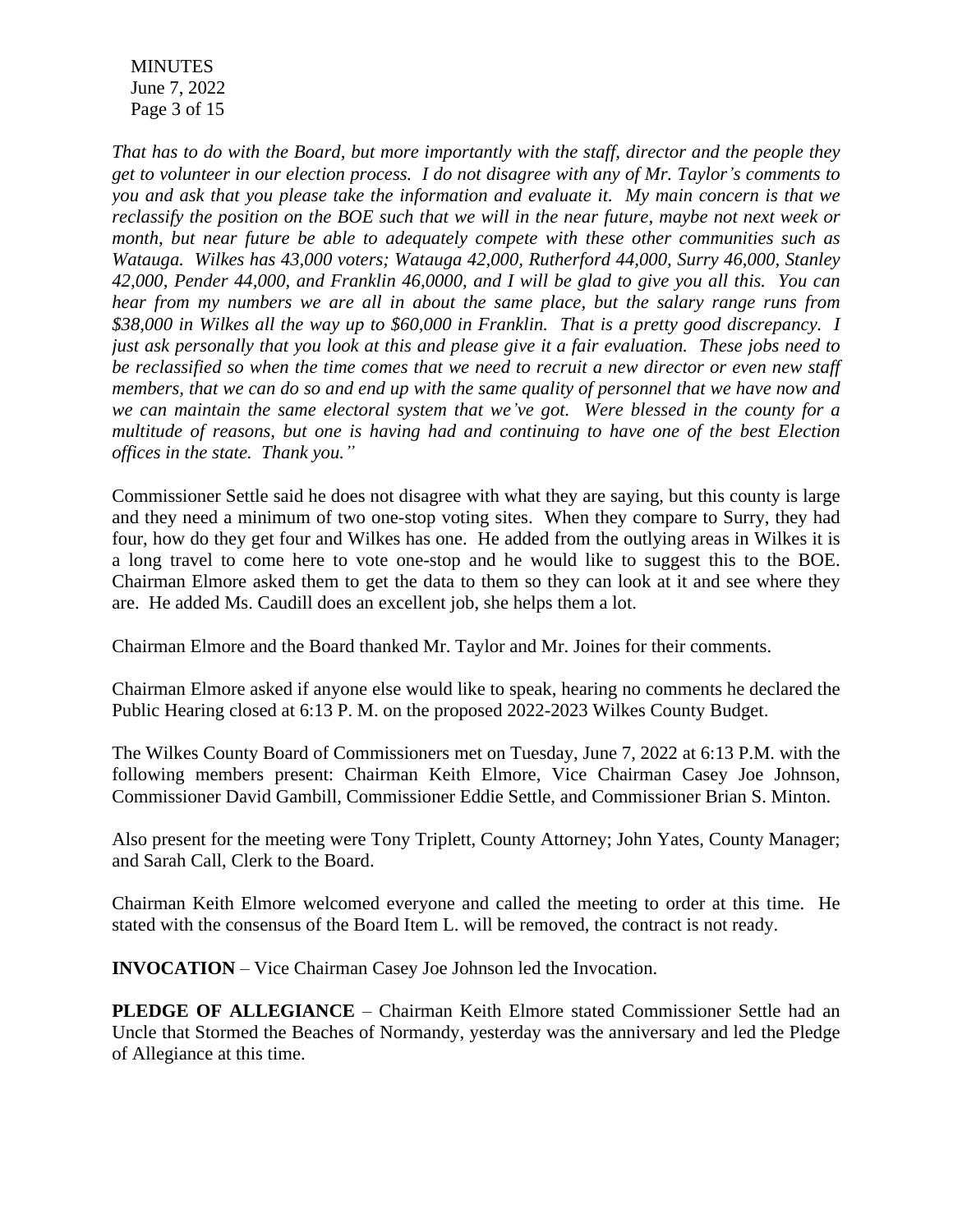MINUTES June 7, 2022 Page 4 of 15

**APPROVAL OF MINUTES** – Motion was made by Commissioner Brian S. Minton, seconded by Vice Chairman Casey Joe Johnson and unanimously adopted to approve the Minutes of the Board Meeting held on May 3, 2022.

**APPROVAL OF MINUTES** – Motion was made by Commissioner Brian S. Minton , seconded by Vice Chairman Casey Joe Johnson and unanimously adopted to approve the Minutes of the Budget Work Session held on May 10, 2022.

**APPROVAL OF MINUTES** – Motion was made by Commissioner Bran S. Minton, seconded by Vice Chairman Casey Joe Johnson and unanimously adopted to approve the Minutes of the Board Meeting held on May 10, 2022.

**BUDGET AMENDMENTS/TRANSFERS** – Motion was made by Commissioner Eddie Settle to approve Budget Amendment No. 33 (Health Programs – Wilkes Dental Clinic Medicaid payments for FY 2022 of \$400,000 received. No County money involved). The motion was seconded by Commissioner Brian S. Minton and unanimously approved.

**WILKES COUNTY WATER AND WASTEWATER INFRASTRUCTURE EXTENSION PROJECT – CONTRACT** – Chairman Elmore welcomed and recognized Ryan Hagar, P.E. Project Manager W.K. Dickson & Co., Inc. Mr. Hagar thanked the Board and said in front of the Board for consideration is a contract for W.K. Dickson to perform a water and sewer evaluation that is looking at multiple alternatives for both water and sewer to serve the Speedway and greater area around it. He is happy to answer any questions anyone may have. Chairman Elmore stated it is their understanding that they have already been working on this. Mr. Hager replied yes they have been for a while, and had a contract for minimal effort and due diligence. It consisted of meeting with all the primary stakeholders to include the County, North Wilkesboro, Wilkesboro, Broadway Water, and the Speedway.

Chairman Elmore asked if they have a timeline. Mr. Hager handed out a timeline to the Board and said this is a schedule they put together sometime ago, it is preliminary. He said the green line on the left side is where they are currently. They have performed some work under the preliminary engineering heading which is the upfront due diligence work. The work that has got to happen after the green line under preliminary engineering is basically what this contract is for. Mr. Hager said they have to select the best way to get water and sewer to the speedway, after that they will move into design. The contract before the Board is not for design, they do not know what they are designing yet they are trying to select that. The key thing for the Board is they are targeting an October time frame to get this evaluation done and hope to beat this. It is their conservative estimate. Mr. Hager added it will take time, it is important to look at the green arrow at the bottom right, it is a milestone deadline. The funding is tied to that, they have to be under construction with a contractor by that date. The schedule is missing that a little, but they will be tightening it up once they know exactly what they are looking at from a design stand point. This is their target and important that they get there. He added they have some time before to get to the end goal and a lot of work, it is important they get moving on it.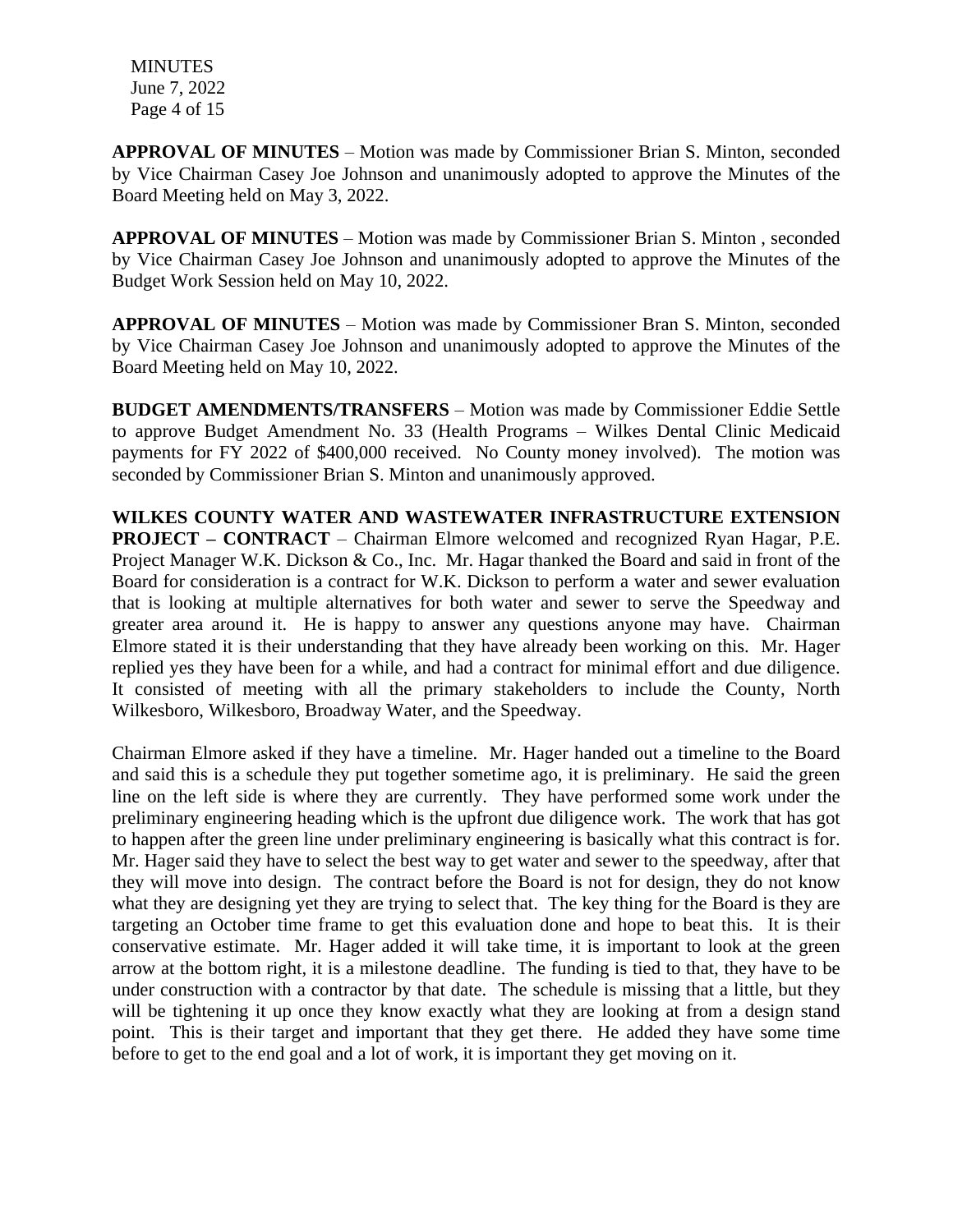**MINUTES**  June 7, 2022 Page 5 of 15

Chairman Elmore stated item 10 Reporting and Route Selection is important. Mr. Hager replied that is the deliverable they will have at the end of this contract.

Commissioner Brian S. Minton made a motion to approve the Contract for Services with Wilkes County and W.K. Dickson & Co., Inc. for the Wilkes County Water and Wastewater Infrastructure Extension project for Project Management and Preliminary Engineering Services as presented at tonight's meeting. The motion was seconded by Commissioner David Gambill and unanimously approved.

**RESILIENT & THRIVING COMMUNTIES WEEK – PROCLAMATION –** Chairman Elmore welcomed Cindy Hartley, Program Director Safe Spot Child Advocacy Center. Ms. Hartley stated she is here as part of the Wilkes Resilient Collaborative which is a cross-sector group of people that are in the back tonight. They share a common belief that this community they live and work in has the compacity for resilience even in the presence of hard things. She added this proclamation is a representation of much of the work that is already being done in the community to build resilience. Ms. Hartley said research tells them that if a child has just one positive relationship with an adult their ability to persevere and likelihood for success increases significantly. She added some cope well with stress and hard times and some have a hard time and may develop mental health issues in the face of stress. It is thought that resilience is what separates these two paths. Ms. Hartley thanked the Board for considering the adoption of the Proclamation and happy to answer questions. At this time, she briefly explained where Safe Spot Child Advocacy Center is located, what they do in Wilkes County, and where their funding comes from. She added the Resilience Collaborate is facilitated by the Health Foundation, and mentioned several of the partners that serve on the Committee. Ms. Hartley read the Proclamation at this time.

Commissioner Brian S. Minton made a motion to approve the Proclamation for Resilient & Thriving Communities Week June 6-12, 2022 in Wilkes County as presented. The motion was seconded by Vice Chairman Casey Joe Johnson and unanimously approved.

#### *Resilient & Thriving Communities Week 2022*

## *BY THE WILKES COUNTY BOARD OF COMMISSIONERS A PROCLAMATION*

*WHEREAS, resilient and thriving communities are vital to our county's future health, success, and prosperity to ensure a strong foundation for everyone at all ages and stages of life; and* 

*WHEREAS, the science is clear that resilience is built, and that communities and systems play a key role in promoting safe, secure, nurturing environments for all; and*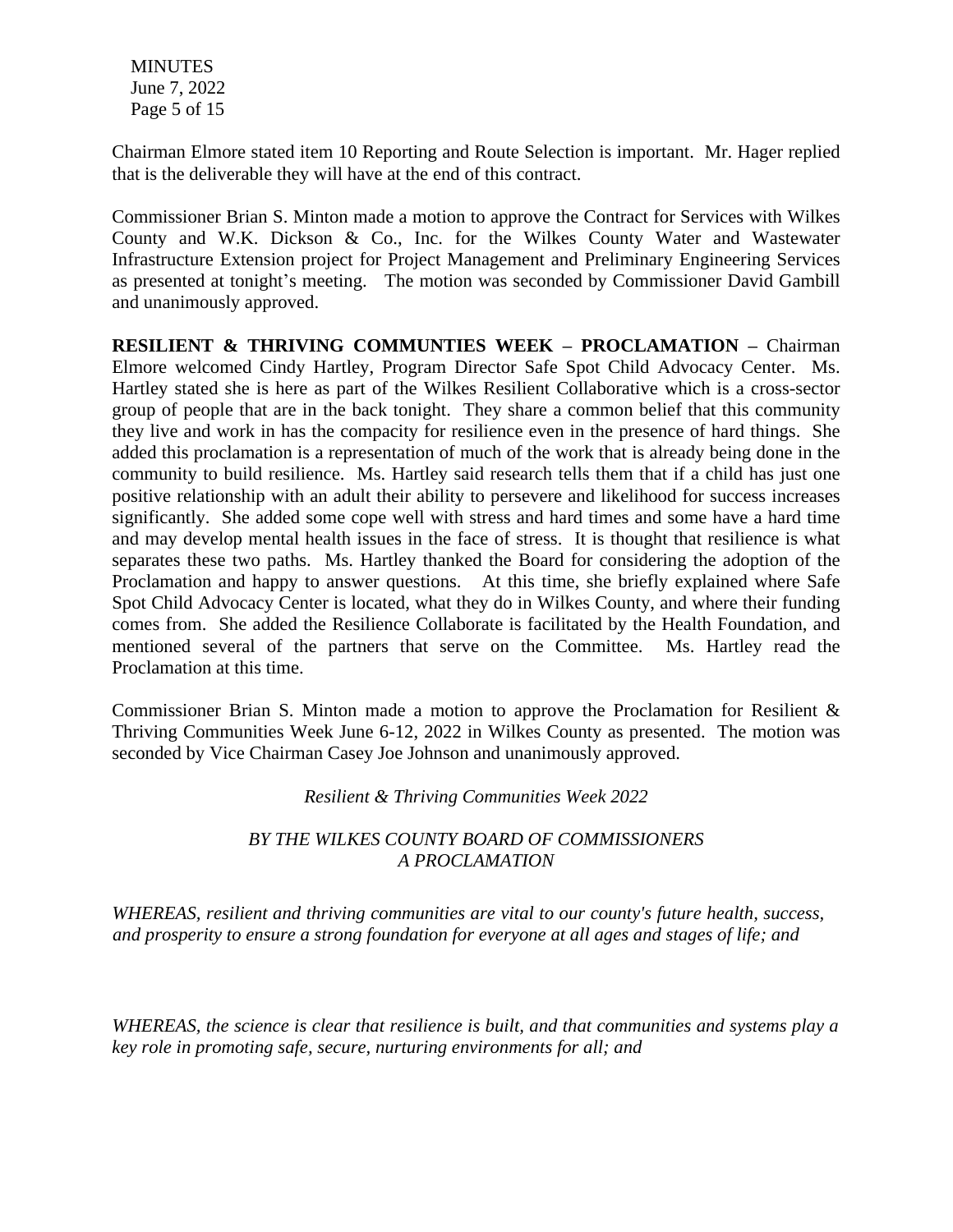*WHEREAS, adverse childhood and life experiences, adverse community environments, and adverse climate events impact overall quality of life and wellbeing of an entire community; and* 

*WHEREAS, it is our collective responsibility to promote positive experiences, secure relationships, and supportive environments to buffer stress and adversity; and* 

*WHEREAS, investing in policies, programs, and strategies that address adversity and strengthen community resilience is essential to the health of our county; and*

*WHEREAS, Wilkes County encourages all agencies, schools, faith-based organizations, healthcare systems, elected leaders, businesses, and individuals to collaborate to strengthen our communities; and* 

*NOW, THEREFORE, the Wilkes County Board of County Commissioners do hereby proclaim June 6 through June 12, as Resilient & Thriving Communities Week in Wilkes County and encourages all residents to become informed about the impact of adversity to create a county aware of and actively practicing resilience strategies that benefit all individuals toward communities of hope and healing.*

*This the 7th day of January, 2020.*

*\_\_\_\_\_\_\_\_\_\_\_\_\_\_\_\_\_\_\_\_\_\_\_\_\_\_\_\_*

*WILKES COUNTY*

 $Bv:$ 

*Giddeon Keith Elmore, Chairman ATTEST: Wilkes County Board of Commissioners*

*Sarah D. Call, Clerk*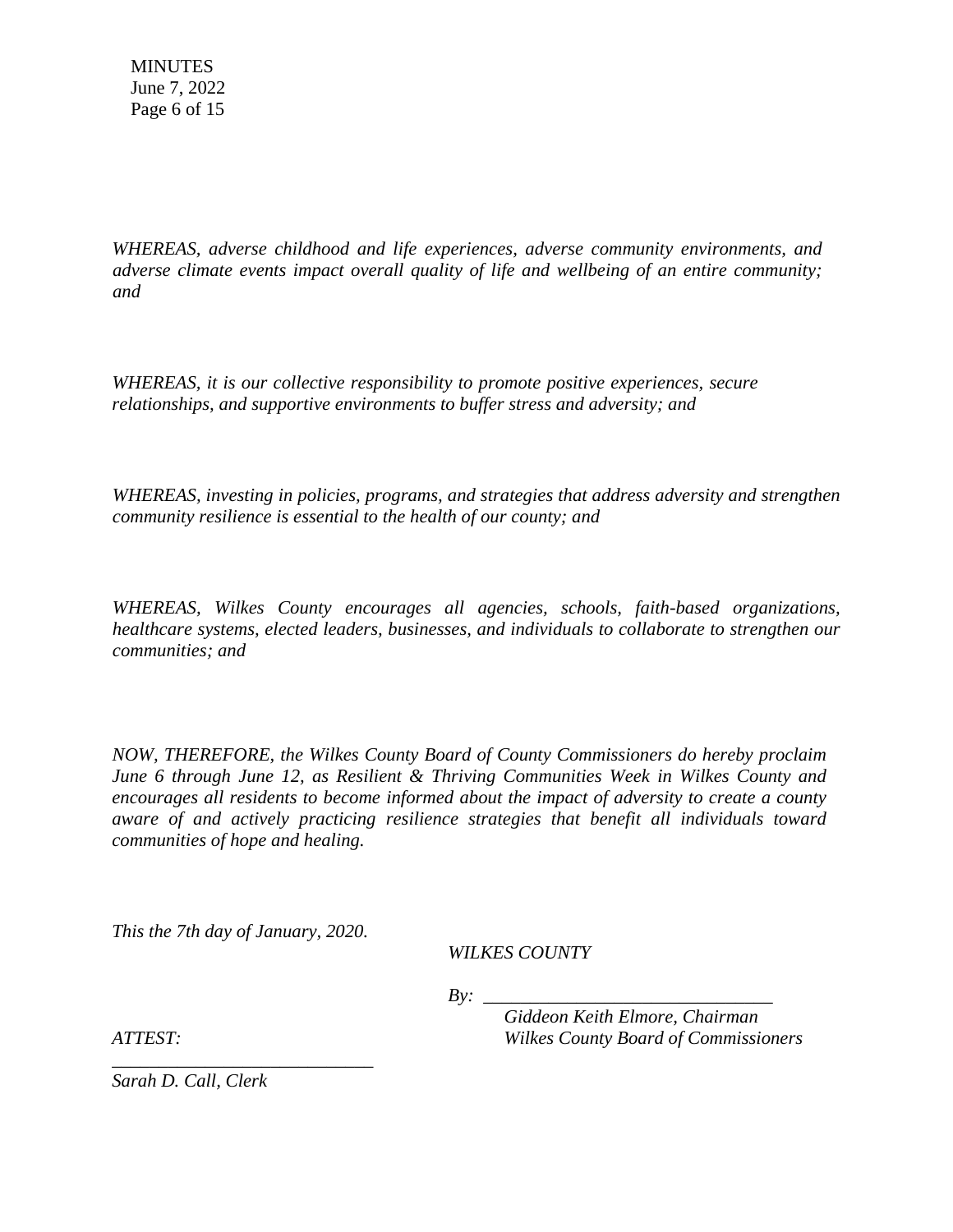MINUTES June 7, 2022 Page 7 of 15

#### **DEPARTMENT OF SOCIAL SERVICES:**

**1. MEMORANDUM OF UNDERSTANDING – FISCAL YEAR 2022-2023 and 2023-24 – APPROVAL –** Mr. Blevins stated this is the MOU they also approved it a couple years ago; Session Law 2017-41 requires this from all county's, it covers all the programs at DSS except Medicaid. The reason Medicaid is not included is because it falls under the REDA audit that they are going through currently with 200 cases being pulled over 10 months. Three months are completed and there are no paybacks. They had the MOU in 2019-2020 with no corrective actions. He added they did not issue a new one in 2020-2021 due to Covid and this one covers 2 years, July 2022 through June 2024.

Mr. Blevins said in front of the Board is the MOU and Attachment I is what they are going to hold them to. They said in the letter the goal of this is not intended to be punitive, but they don't believe that. If they fail it they will come for money. As long as they are under the State of Emergency there will be no corrective action, but this will be ending soon. Mr. Blevins said this MOU cannot be changed, in the past Watauga did not sign it, but ended up doing so because it will not change. Mr. Blevins went through page 2 default and modification and said they may withhold funding if they do not meet the mandatory performance requirements in Attachment I. If they fail them the first thing they do is a performance improvement plan, found in N.C.G.S. §108A-74. If they fail three consecutive months, or 5 months out of 12, they go into a correction action plan within 60 days. Mr. Blevins briefly mentioned what happened when a county goes into this plan. He reviewed the records requirements as listed on page 4 and page 6 which is the responsibilities of the Department of Health and Human Services. DSS responsibilities are on page 8 which he went over at this time. Mr. Blevins said Attachment I includes the County preperformance measures they are held to. Next, he went over the programs listed and requirements they must meet. They are passing each one at this time and doing very well, it is before the Board for approval and does need to be sent back by the end of this month. Chairman Elmore stated without the Medicaid funds coming into Wilkes the economy along with the hospital, pharmacies, doctor's office, super markets and many more would be hurting financially. Mr. Blevins agreed and added if they expand it he will have to have 6-7 more workers and another supervisor and not sure where he will put them. He said 75% of this cost will be reimbursed, but the feds are threating to change this.

Commissioner Eddie Settle made a motion to approve the Memorandum of Understanding Fiscal Year 2022-23 and 2023-24 between the N.C. Department of Health and Human Services and Wilkes County as requested and presented at tonight's meeting. The motion was seconded by Commissioner Brian S. Minton and unanimously approved.

2**. UPDATE** – Mr. Blevins went over the monthly caseload reports for April. Next, he went through the Foster Care financial report, Adoption Services financial report, Child Development and Subsidized Child Care financial reports for April. Chairman Elmore said considering inflation and gas prices he thinks the folks that need services and help will increase. He added they need to be ready for this. Mr. Blevins agreed they very well could. They are already hearing from clients and staff the burden from gas prices is really pinching them. He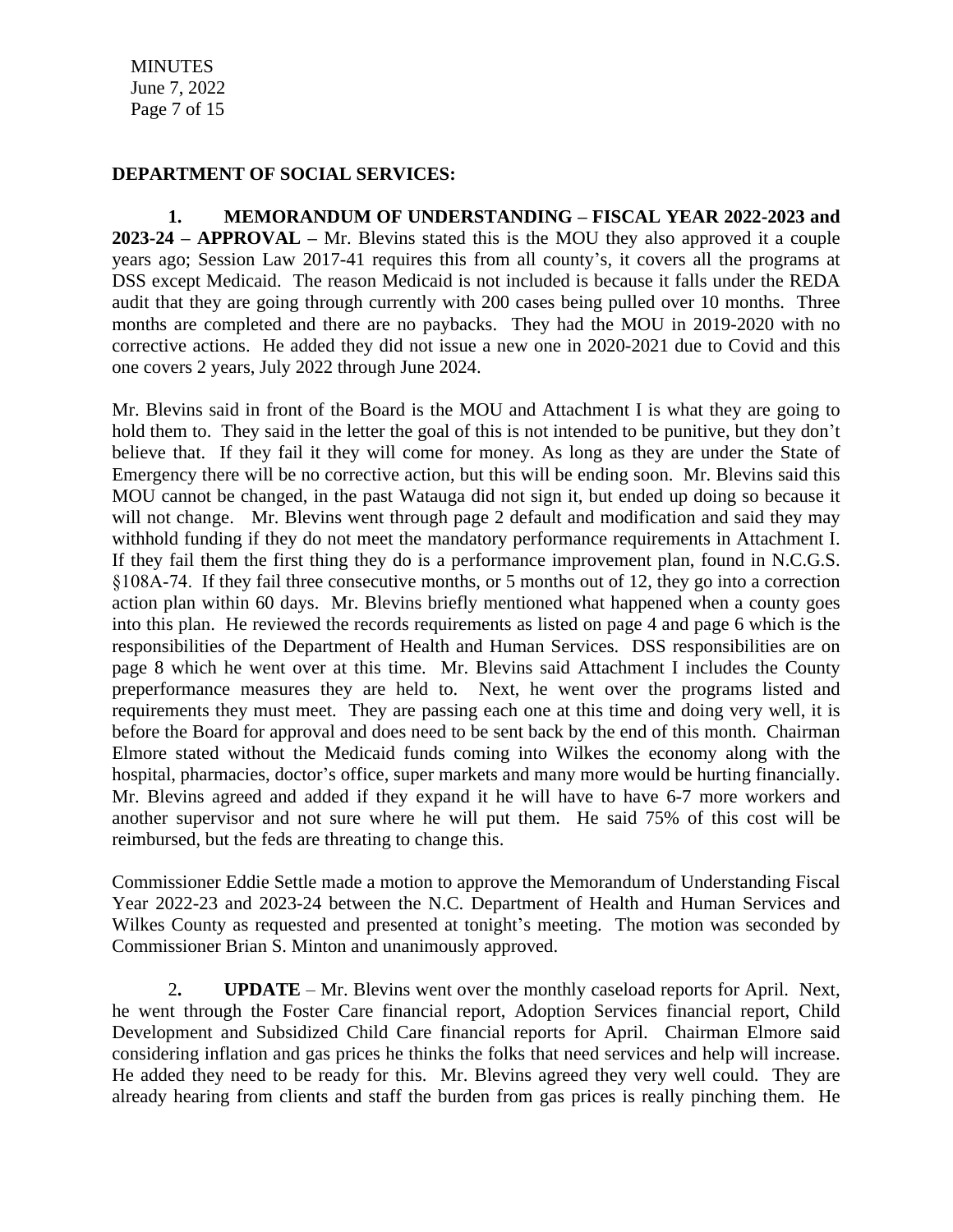MINUTES June 7, 2022 Page 8 of 15

expects energy assistant request to increase and now they can help with water bill assistance as well. Commissioner Gambill added school is out so the numbers are down because teachers are not seeing kids, when school starts back those will rise. He added kinship placement is reassuring, it had gotten pretty low and good to see it's slowly going back up. Mr. Blevins agreed, family is the best place for the kids to be.

Chairman Elmore and the Board thanked Mr. Blevins for the update.

# **TAX DEPARTMENT:**

**1. 2022 APPOINTMENTS TO THE WILKES COUNTY BOARD OF EQUALIZATION AND REVIEW –** Mr. Lankford stated the Board of Commissioners passed a Resolution in 2001 that established a special Board of Equalization and Review as allowed in North Carolina General Statute Section 105-322. He added the Board of Commissioners have the right to do this each year and it is time to appoint members for the folks that have filed an appeal on their real property tax. They are all reappointments and he did reach out to the gentleman that was mentioned as an alternate, but as of today he had not filled out the application so could not be considered for appointment. At this time, they have 5 members and only 3 are needed for a quorum. He added these folks have done this for serval years and are very familiar with the process. They plan to have just a few meetings, there are not a lot of appeals this year. Commissioner Gambill agreed an alternate is a good idea, because there is a lot of experience with the Board of E & R and showing someone else and teaching them is good. Mr. Lankford agreed and said the staff is already working on a list, because some of these have said they do not plan to serve next year. Chairman Elmore said Commissioner Settle is on this Board and will serve through the end of the year. Commissioner Settle replied until January. Chairman Elmore asked if it is required to have a Commissioner on the E & R Board. Mr. Triplett replied it is traditional to have at least one Commissioner on it, some counties have their entire Board of Commissioners to serve as the Board of E  $\&$  R, but they have not done this since 2001.

Commissioner David Gambill made a motion to reappoint Commissioner Eddie Settle, Steve Crysel, Carmen James, Andrew Casey, and Janie Cheek to the 2022 Wilkes County Board of Equalization and Review, as presented at tonight's meeting. The motion was seconded by Commissioner Brain S. Minton and unanimously approved.

**2. RESOLUTION CHANGING SCHEDULED REAPPRAISAL –** County Attorney, Tony Triplett said the resolution in the packet is to postpone the currently scheduled revaluation. There is one scheduled to become effective January 1, 2023. He added the last one was held in 2019, the County established a 4-year cycle many years ago and they have gotten on and off the schedule over the years. Mr. Triplett stated the recession was one reason they put it off and it was for 6 years, they can't go more than 8 years, this is the max. He added most counties this size does this every 4 year; some larger ones may do it more often. Mr. Lankford said a revaluation was done in 2003, 2007, then pushed back two years to 2013 (6 years), and the last one was pushed back two years to 2019 (6 years). Commissioner Gambill stated the last one was in 2019. Mr. Triplett stated the purpose of this resolution is to put it off two more years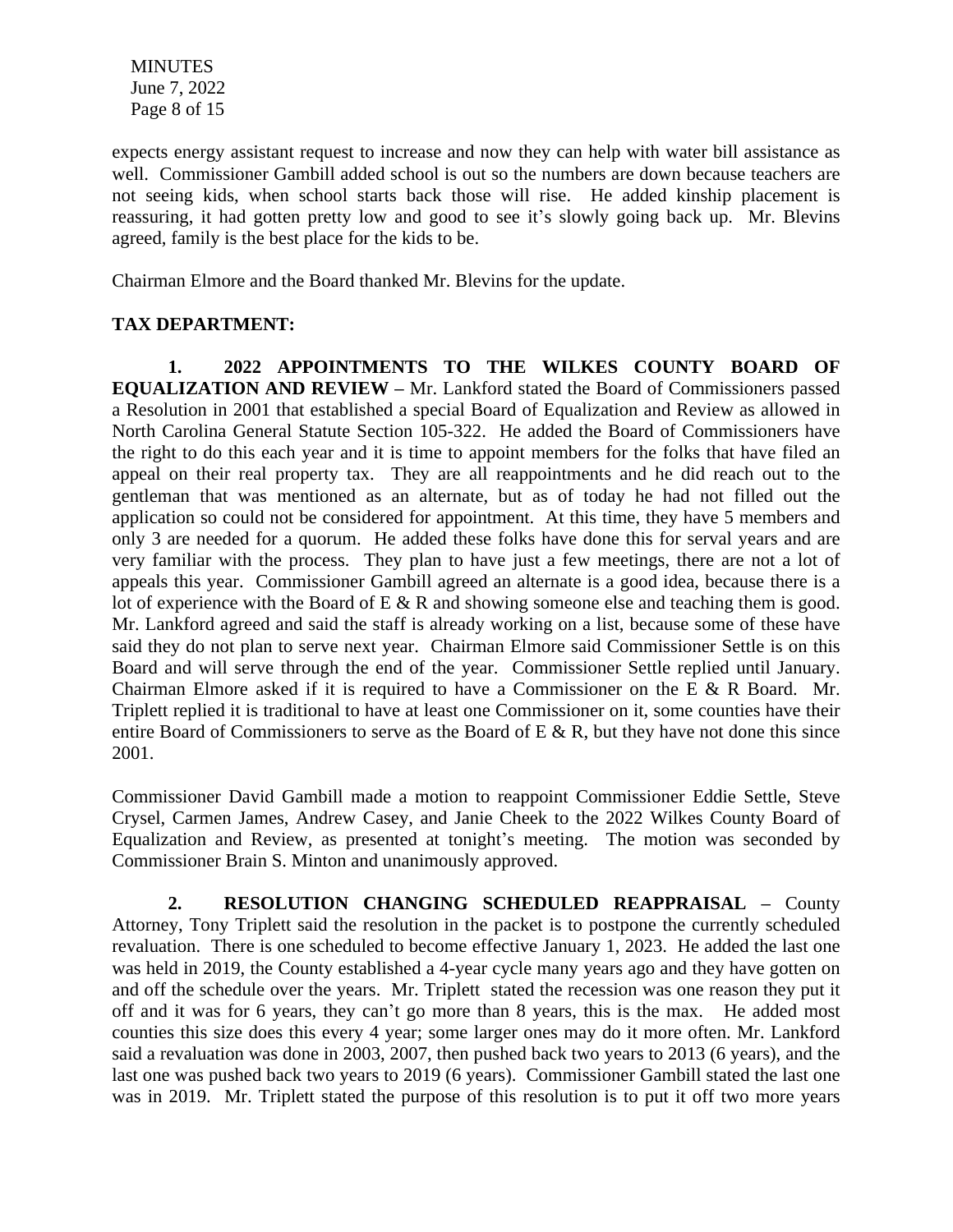MINUTES June 7, 2022 Page 9 of 15

thereby creating another 6 year cycle from 2019 to 2025. He added after this it goes back to a 4 year cycle which would be 2025, 2029, 2033 and so on. Commissioner Gambill asked does it have to be put off two years or can it be just one. Mr. Triplett replied it does not have to be two years, and can be one year. Typically, they have not done that. They try to keep revals in odd number years, this keeps this out of the election year cycle which is a more difficult year to have revals.

Chairman Elmore stated Mr. Lankford is new to the job, this gives him some time as well. Mr. Lankford added a typical reval cycle takes about two years. He had about 16 months when he came in because it would have to be presented to the Board in October to take effect in January. He added Covid has slowed things down, they rely on Ortho Photography from the state for the overhead photos which is usually in a 4 year cycle. They use a program that takes the photos and shows mismatches in property for assessments. Mr. Lankford said they were supposed to get the new photos in October 2021, the state put this off until November 2022.

Commissioner David Gambill made a motion to adopt the Resolution Changing Scheduled Reappraisal until January 1, 2025 as presented at tonight's meeting. The motion was seconded by Commissioner Eddie Settle and unanimously approved.

## *RESOLUTION CHANGING SCHEDULED REAPPRAISAL*

*WHEREAS, North Carolina General Statutes §105-286 requires that all real property be reappraised at least every eight years; and*

*WHEREAS, the same statute permits any County desiring to conduct a reappraisal earlier to do so upon adoption of a resolution so providing; and*

*WHEREAS, the Wilkes County Board of Commissioners (hereinafter the "Board of Commissioners"), by Resolution duly adopted on the 20th day of March, 2001, and forwarded to the North Carolina Department of Revenue, Property Tax Division (hereinafter the "2001 Resolution"), advanced its scheduled octennial reappraisal and implemented a four (4) year reappraisal system, with scheduled reappraisals of real property to be conducted effective January 1, 2003, and every four (4) years thereafter; and*

*WHEREAS, the Board of Commissioners, by Resolution duly adopted on the 3 rd day of November, 2009, and forwarded to the North Carolina Department of Revenue, Property Tax Division (hereinafter the "2009 Resolution"), changed the date of the county-wide real property reappraisal that was scheduled to be conducted effective January 1, 2011, and moved said date to January 1, 2013; and*

*WHEREAS, pursuant to the 2009 Resolution, a county-wide real property reappraisal was in fact conducted effective January 1, 2013; and*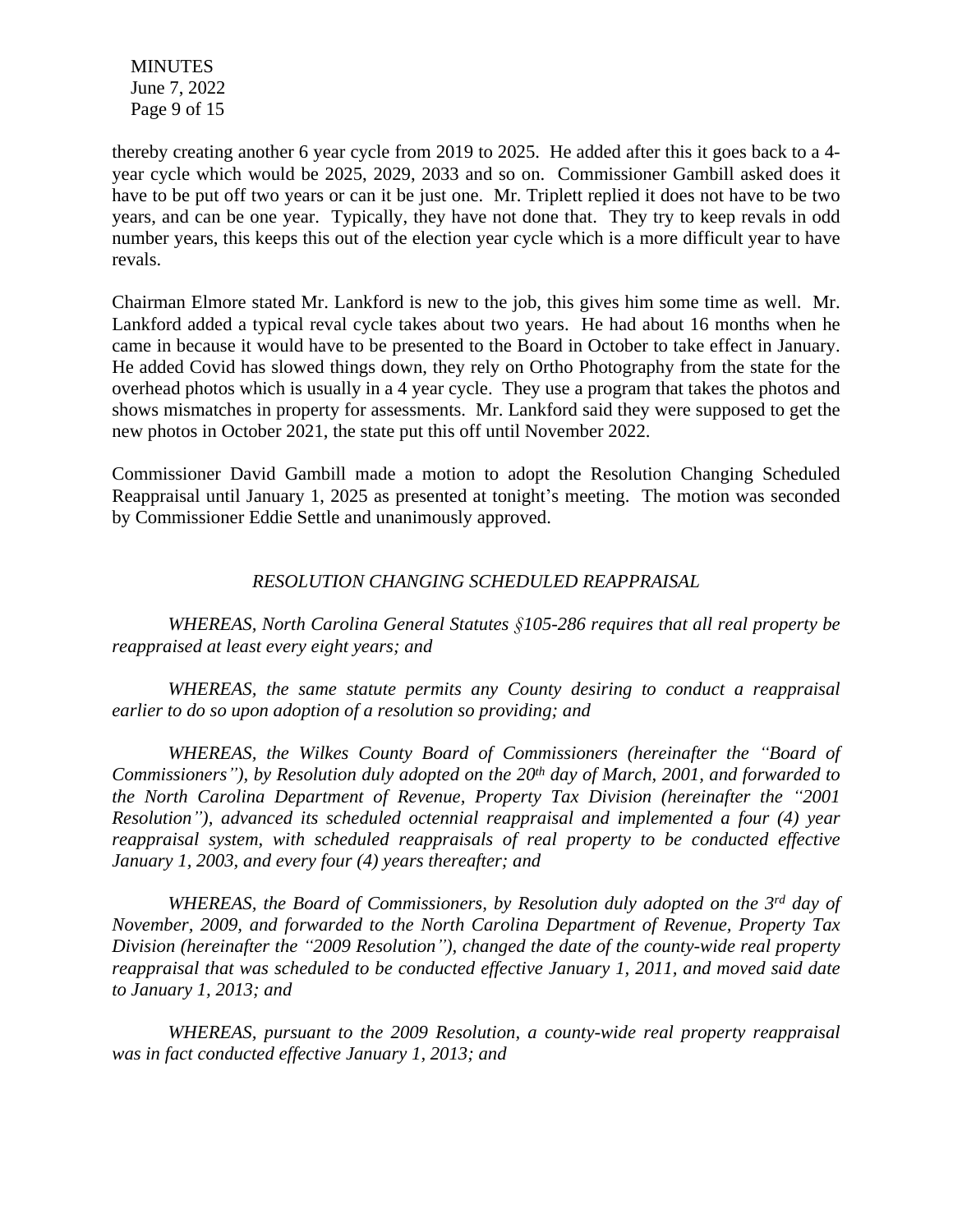MINUTES June 7, 2022 Page 10 of 15

*WHEREAS, the 2009 Resolution provided that the four (4) year reappraisal system established under the 2001 Resolution would continue to be used by Wilkes County thereafter, but that the dates of the same would be governed by the 2009 Resolution, with the next countywide real property reappraisal following the one for January 1, 2013, to be conducted effective January 1, 2017, and with subsequent reappraisals to be conducted every four (4) years thereafter unless changed by resolution of the Board of Commissioners; and* 

*WHEREAS, the Board of Commissioners, by Resolution duly adopted on the 1 st day of September, 2015, and forwarded to the North Carolina Department of Revenue, Property Tax Division (hereinafter the "2015 Resolution"), changed the date of the county-wide real property reappraisal that was scheduled to be conducted effective January 1, 2017, and moved said date to January 1, 2019; and*

*WHEREAS, pursuant to the 2015 Resolution, a county-wide real property reappraisal was in fact conducted effective January 1, 2019; and*

*WHEREAS, the 2015 Resolution provided that the four (4) year reappraisal system established under the 2001 Resolution would continue to be used by Wilkes County thereafter, but that the dates of the same would be governed by the 2015 Resolution, with the next countywide real property reappraisal following the one for January 1, 2019, to be conducted effective January 1, 2023, and with subsequent reappraisals to be conducted every four (4) years thereafter unless changed by resolution of the Board of Commissioners; and* 

*WHEREAS, the Board of Commissioners now desires to modify the 2015 Resolution to change the date of the next county-wide real property reappraisal from January 1, 2023, to January 1, 2025; and*

*WHEREAS, the Board of Commissioners further desires to retain the four (4) year reappraisal system established under the 2001 Resolution and continued under the 2009 Resolution and the 2015 Resolution, but desires to change the dates of the same such that the next county-wide real property reappraisal following the one for January 1, 2025, shall be conducted effective January 1, 2029, and with all county-wide real property reappraisals thereafter to be conducted every four (4) years unless changed by subsequent resolution of the Board of Commissioners;* 

*NOW, THEREFORE, BE IT RESOLVED by the Board of Commissioners, that the 2015 Resolution is hereby modified so as to provide that the next county-wide real property reappraisal shall be undertaken with an effective date of January 1, 2025;*

*BE IT FURTHER RESOLVED, that the four (4) year reappraisal system established under the 2001 Resolution and continued under the 2009 Resolution and the 2015 Resolution* shall continue in full force and effect, except that the dates for the same shall be changed so that *the next reappraisal following the one for January 1, 2025, shall be conducted effective as of January 1, 2029, with reappraisals to be conducted every four (4) years thereafter unless changed by subsequent resolution of the Board of Commissioners;*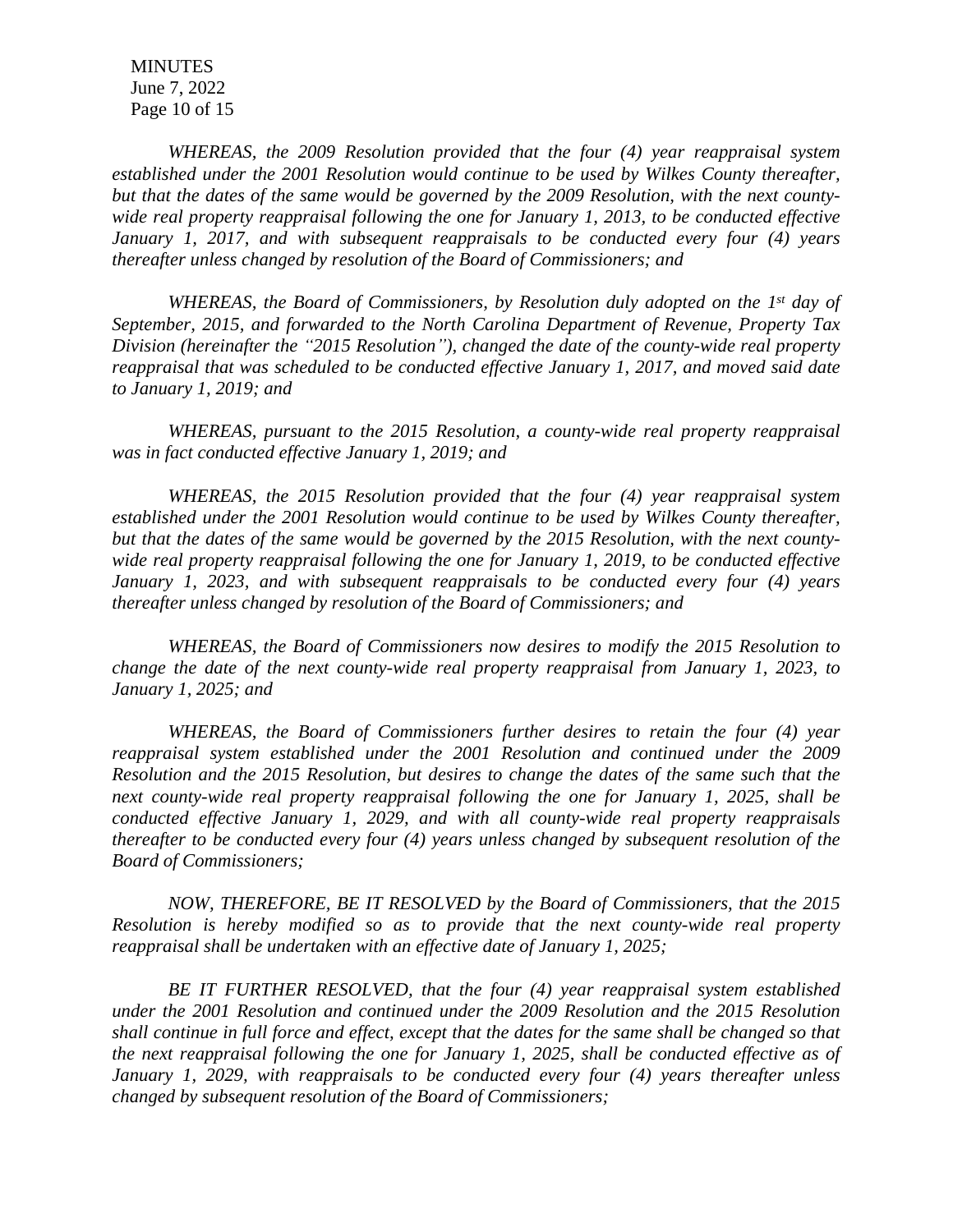MINUTES June 7, 2022 Page 11 of 15

*BE IT FURTHER RESOLVED, that a copy of this Resolution be forwarded to the North Carolina Department of Revenue, Property Tax Division, pursuant to North Carolina General Statutes §105-286(a)(3).*

*ADOPTED this the 7th day of June, 2022.*

 *WILKES COUNTY BOARD OF COMMISSIONERS*

 *Giddeon K. Elmore, Chairman*

*ATTEST: APPROVED AS TO FORM:*

 *\_\_\_\_\_\_\_\_\_\_\_\_\_\_\_\_\_\_\_\_\_\_\_\_\_\_\_\_\_\_\_\_\_\_\_\_\_\_\_\_\_\_\_*

*Sarah Call, County Clerk Anthony R. Triplett, County Attorney*

**PLANNING DEPARTMENT – REQUEST TO SET PUBLIC HEARING – CDBG NEIGHBORHOOD REVITALIZATION PROJECT # 17-C-3026 CLOSEOUT** – Chairman Elmore recognized W.C. Scroggs, Planning Director. Mr. Scroggs stated they received notification from the High Country COG that a public hearing is required to close out the Wilkes County CDBG Neighborhood Revitalization Project #17-C-3026. The program assisted 3 homeowners with major rehabilitation to their homes, replace 3 homes deemed unfeasible to repair with doublewide manufactured homes on permanent foundations, relocated one family to a safe home on a different property, assisted 5 homeowners with small repairs under \$5,000. Pursuant to NC Administrative Code the recipient, which is Wilkes County, shall hold a public hearing prior to the closeout to assess the performance in accordance with the same rule. Mr. Scroggs requested the public hearing to be set on June 21, 2022 at 6:00 PM.

*\_\_\_\_\_\_\_\_\_\_\_\_\_\_\_\_\_\_\_\_\_\_\_\_\_\_\_\_\_\_\_ \_\_\_\_\_\_\_\_\_\_\_\_\_\_\_\_\_\_\_\_\_\_\_\_\_\_\_\_\_\_\_\_*

Commissioner David Gambill made a motion to set the Public Hearing to Close out the Wilkes County CDBG Neighborhood Revitalization Project #17-C-3026 on June 21, 2022 at 6:00 P.M. with the meeting to immediately follow. The motion was seconded by Commissioner Brian S. Minton and unanimously approved.

**ROAD NAMING AND ADDRESSING ORDINANCE** – Mr. Triplett stated this is primarily a Planning Department Ordinance, he, Mr. Scroggs, Rachel Willard, Inspections, Sheriff's office and a lot of staff has been working on this. This is the first ordinance to come before the Board in a long line. As they have discussed they have to visit every ordinance this year either under Chapter 160D or under decriminalization law that was passed by the legislature. It is mandatory they address them and make at least minor changes in most of them. They will need to decide which ordinance will retain criminal provisions, most county ordinances have a criminal provision that makes it a crime to violate an ordinance. Mr. Triplett said the law has changed, certain ordinances can no longer have criminal provisions mainly Planning Ordinances in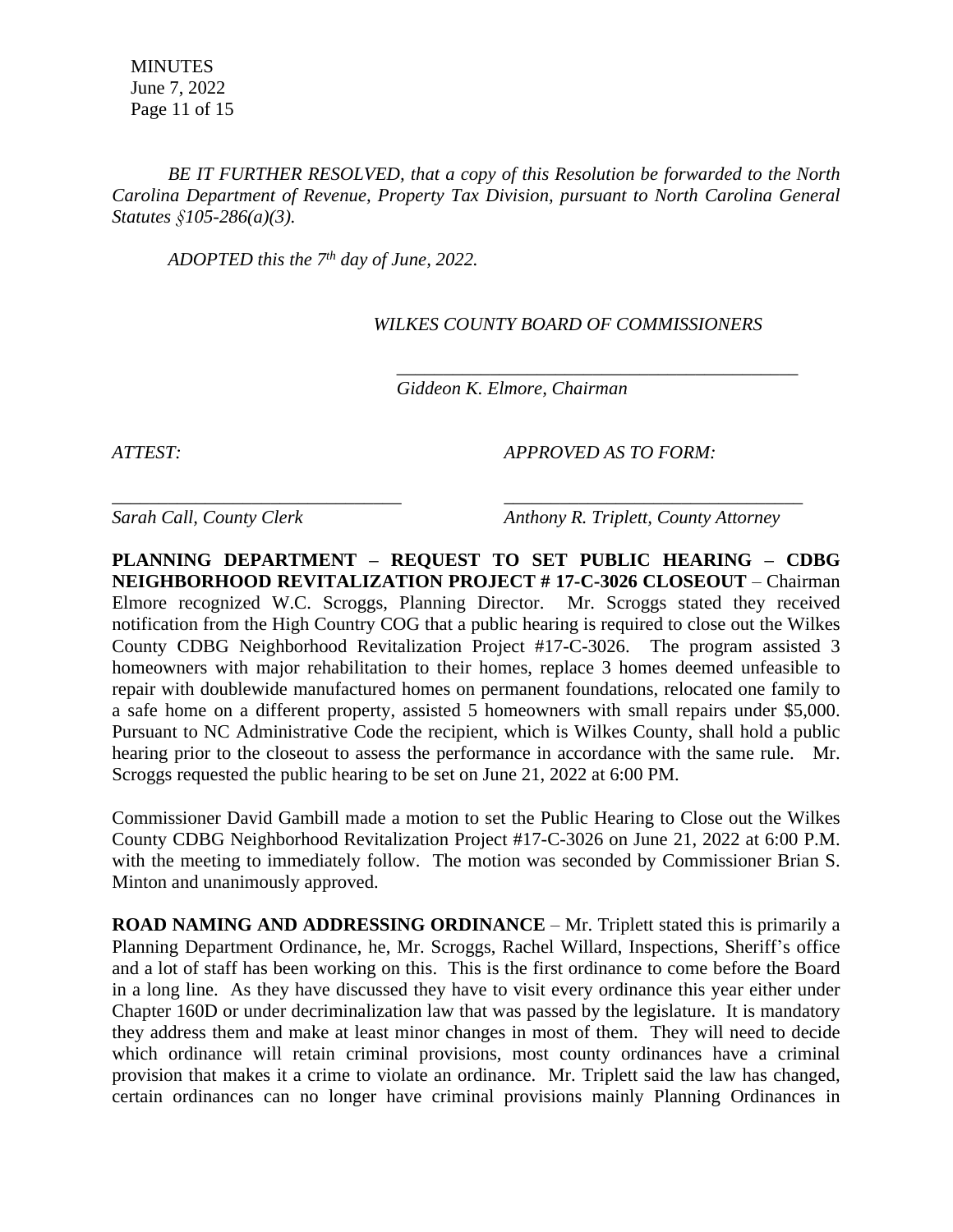MINUTES June 7, 2022 Page 12 of 15

Wilkes. They will be revisiting all of the Ordinances and this is the first one, it is not a Planning Ordinance and it does have criminal provisions in it which they have elected to keep. Certain violations of this Ordinance will be a misdemeanor under NC Law and has to come before the Board for this reason. They are also bringing it to Board to use this Ordinance to address a growing problem for Planning and Inspections, which is the increased frequency of locating and using recreation vehicles or campers as permanent residences. He added this has been happening a lot in the last year. The big problem is there is no way to know if they have the proper water and septic systems to handle the residence in the camper. It has become a problem and they have looked at several ways to address it.

Mr. Triplett said they have met and talked a lot and one of the ways they initially thought to address it was to require septic systems for campers. They cannot do that, state law governs septic system and wastewater system requirements, counties don't. He added they chose a different avenue to address this since the state controls that and they can't change it. Most, but not all, campers and RV's that set up for permanent residence have a power source and electricity to get power from Duke Power. There are some that don't and have generators or run a cord to a close by power source. Mr. Triplett said Duke Power will not furnish electrical power to any residence unless it has an address. Folks have to come to Planning to get an address and this is where they chose to handle this problem by updating the Road Naming and Addressing Ordinance and it needed to be updated anyway. This Ordinance says that RV's and Campers are not eligible to get an address unless they meet certain requirements. These exceptions are if they are part of an established RV park approved by the Planning Board and the Board of Commissioners. This is the way they ensure they meet requirements; an address can be issued to a RV or Camper for power if they get an operation permit for a septic system. He added this is one way to address this problem, it will not catch all of them, some will continue to do this and use generators. Without countywide zoning, which they are not recommending, this is the only other tool to address this problem on a countywide basis. Mr. Triplett said they can require the septic system to get an address, and they have to have an address to get power. He added this ordinance had to come before the Board for the decriminalization law and it was a good time to do both. He has mentioned campers many times, but there is a lot more to this Ordinance than campers, that is only one part. The bulk of it is naming roads and assigning addresses and they updated many of the provisions they currently have. Mr. Triplett said the Road Naming Ordinance was passed in 1985, it is 37 years old and out of date. They looked at Yadkin and Surry and used those to update it and make it similar to the counties around Wilkes. He added one important factor in the prior ordinance as originally written 10 years ago, would have required the Board of Commissioners to name every private road with 3 dwellings on it. There are a lot of private roads in the county. They changed this provision and it is not mandatory that the county do that, instead the owners of the residences on those private roads have to come to Planning and ask for the road name. This is what typically happens and will continue. He added the Board still has the right to name or rename a road if needed as well to avoid names that duplicate each other or confusingly similar to another road for emergency response services.

Mr. Triplett said this is not for action it is for discussion only; the new decriminalization law does not allow the Board to vote on the Ordinance at the first meeting at which it is introduced. He asked the Board to consider doing this at some point, it is a lot of work by county staff to try to address several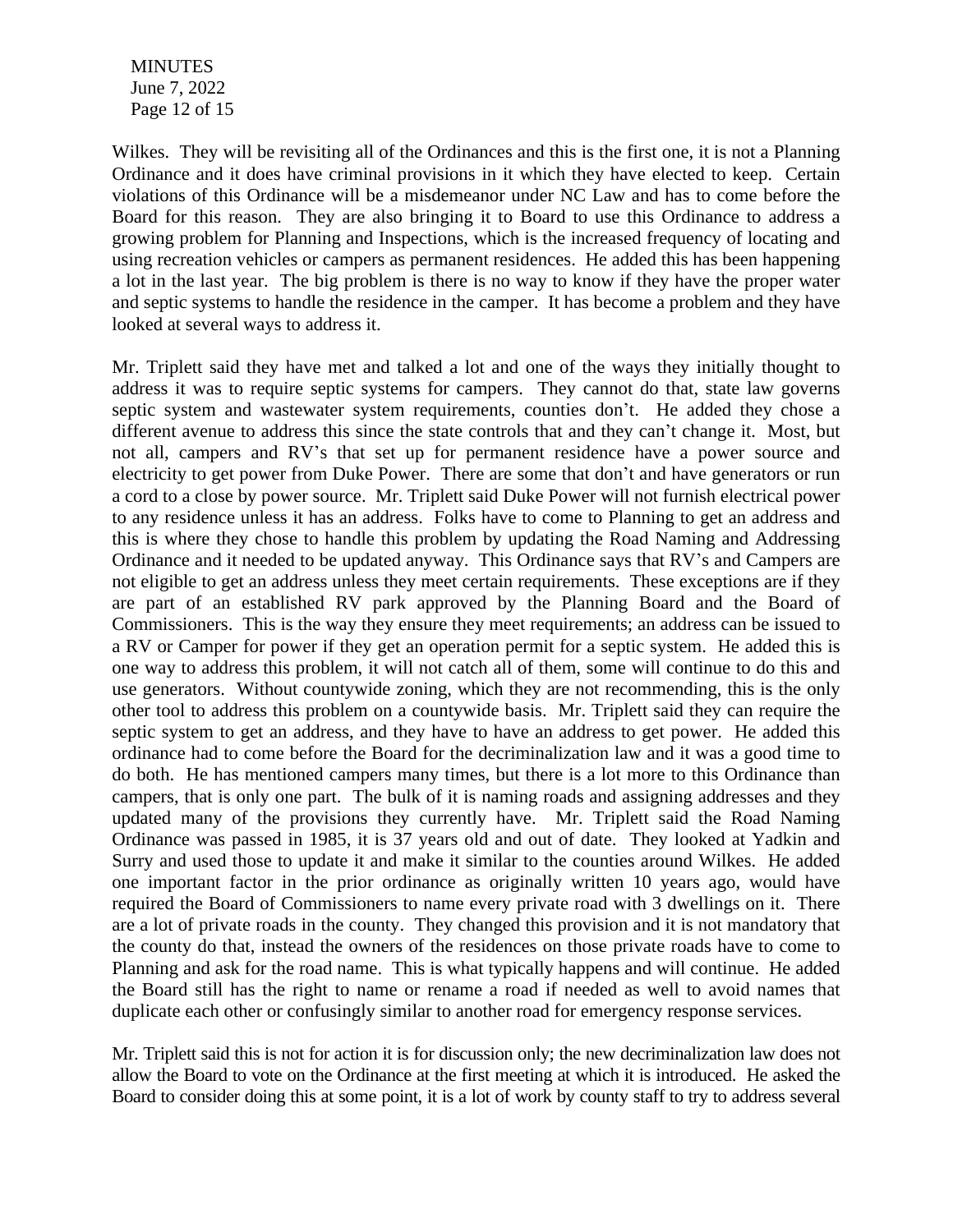MINUTES June 7, 2022 Page 13 of 15

problems and it needs to be updated. Mr. Triplett said he sent out a redlined version with comments by email several weeks ago. That version hopefully explains many of the Ordinance's provisions and he is happy to answer questions about it. Commissioner Settle asked how many campers are there, where are they coming from. Mr. Scroggs replied it is up three fold in the last three years, due to Covid and the migration to NC. The most affordable way for folks to get located on a parcel here is a camper. He added the surrounding property owners are upset and filing complaints because they are running their wastewater system straight out on to the ground, or in to creeks and streams. Commissioner Settle asked if they have seen this. Mr. Scroggs replied yes. Last year one of the main things that started was up on the Brushy's they have a hard time getting water. They take 500 gallon cattle tanks up there and run RV's from it and then dump it down the side of the mountain. They don't dig pits or have any septic system at all. Vice Chairman Johnson asked if this will only apply going forward or can they fix any of these situations with this Ordinance. Mr. Triplett replied only going forward. Commissioner Settle asked if that was an RV park. Mr. Scroggs replied no it was one of the first subdivisions and very old, it was a spec subdivision and no septic evaluations were done, no soil testing, and was sold on an internet real estate sales website. Folks bought them from all over the country and had no idea they were moving somewhere that had no water. It is just now filling in because during Covid they re-advertising it again like they did pre 2008.

Commissioner Gambill said if they are going to revisit all Ordinances they need to look at each one with all the possibilities and develop something that will last awhile. Using other counties to go by for comparison is fine except they do not know when it was updated and they don't need to be behind from the start. He added that can happen with Animal Control. They update it and 6 months later is behind. Chairman Elmore said they are not under time constrains, the Board needs to take time to review and go over before the move forward. Mr. Triplett agreed, the Board needs to be comfortable with it, this is not set in stone. Chairman Elmore asked if they can suggest changes. Mr. Triplett replied yes, that is why it is for discussion tonight.

Mr. Scroggs said the 911 address coordinator, Hal Cooper has had some issues and they wanted to address these as well. There are several large acre tracts in Wilkes and some folks were calling to get an address for one location, then hook up the camper move up the tract. Then call again and get another address, it is a different geotechnical coordinate on one piece of land. If they get a 911 call for this address and the RV is no longer there how can EMS find them, is another concern. Chairman Elmore said they will definitely meet on this.

**WILKES COUNTY BOARD OF COMMISSIONERS SCHEDULED MEETINGS – CANCEL JULY 19, 2022 REGULAR BOARD MEETING** – Chairman Elmore said the Board normally cancels the second meeting in July.

Commissioner David Gambill made a motion to cancel the Wilkes County Board of Commissioners second meeting in July scheduled for July 19, 2022. The motion was seconded by Commissioner Eddie Settle and unanimously approved.

**OLD BUSINESS –** Commissioner Gambill asked about the road sign they have discussed. He was coming back on 74 in Richmond county and they have a very nice one about 10 feet off the interstate and he would like them to get back on this. He added Commissioner Settle has sent a